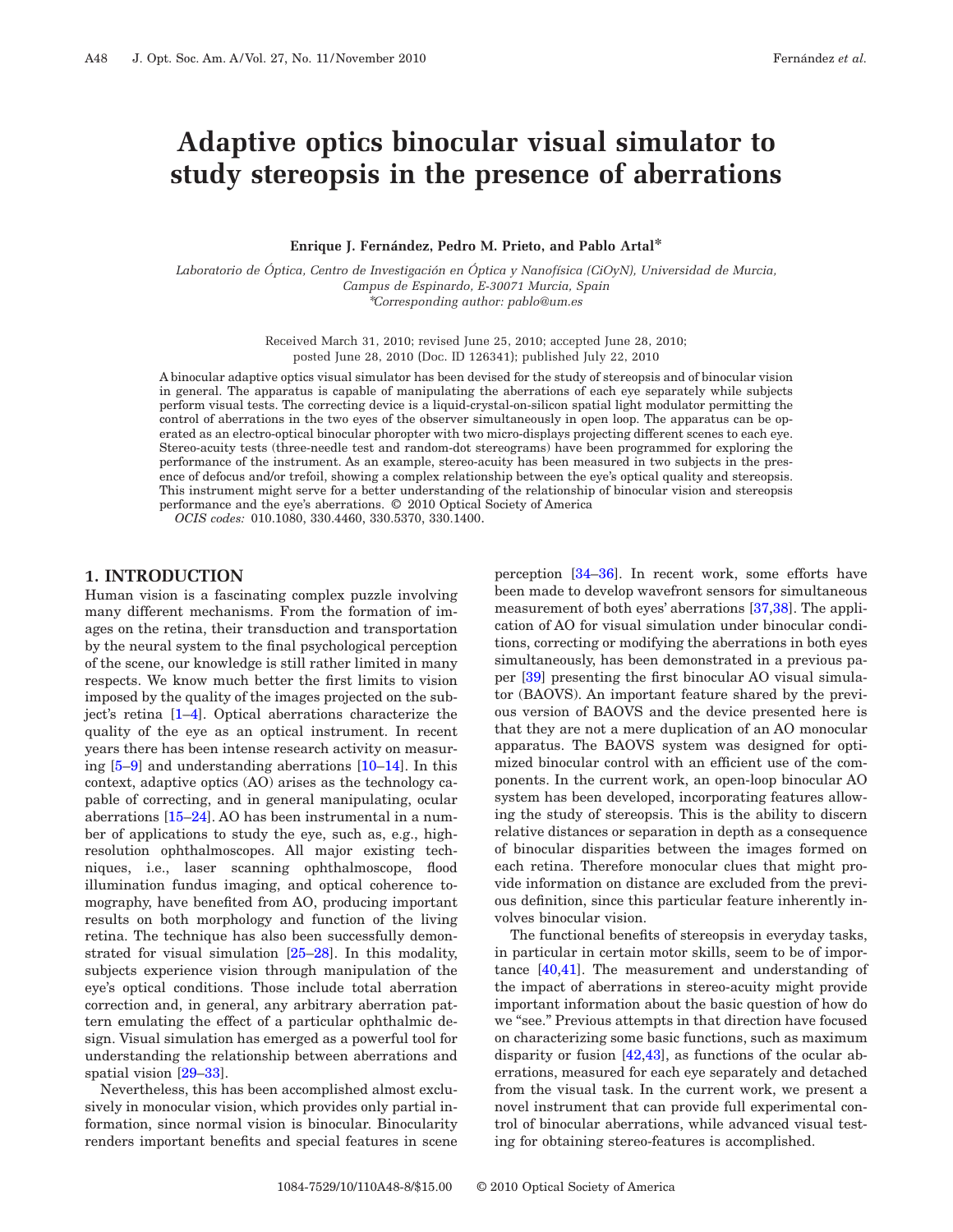## **2. METHODS**

The experimental system was an evolution of the BAOVS previously described [\[39\]](#page-7-0). The phase manipulating device was a liquid-crystal-on-silicon spatial light modulator (LCoS-SLM), (X10468-04 model, Hamamatsu Photonics K. K., Japan). The LCoS-SLM consists essentially of a parallel-aligned liquid crystal layer of  $16\times12$  mm sandwiched between a transparent electrode and a silicon wafer with an array of  $800\times600$  pixels etched onto it. The device is controlled as an external monitor, where the aberration profile is displayed as a gray level image. Each gray level produces a voltage in the corresponding pixel, locally controlling the average orientation of the liquid crystal. The effect is a change in the effective refractive index that modifies the optical path, resulting in a different wavefront shape. Once properly calibrated, the fidelity has been demonstrated to be excellent (superior to 99%) [\[44\]](#page-7-5), therefore allowing open-loop operation.

The calibration of the LCoS-SLM included the determination of the gray level-to-phase gain and the alignment of the phase pupils with the system artificial pupils. The procedure used to determine the relationship between displayed gray level and produced phase has been de-scribed in detail elsewhere [\[20,](#page-6-16)[44\]](#page-7-5). In short, it consisted of the measurement of the transmitted intensity for a series of flat images with different gray levels in intensity modulation mode. The set of values was fitted to a sinusoidal function whose period was the gray level-to-phase gain, which depended on the wavelength used. By recording images of the LCoS-SLM plane, this calibration could be spatially resolved in order to determine the homogeneity of the liquid crystal sheet.

The BAOVS permitted binocular vision of stimuli while each eye's aberrations were independently controlled. In this case the system operated in open-loop and the incoming wavefront was not measured. Figure [1](#page-1-0) shows schematically the apparatus and its main components. The subject was stabilized using his or her dental impression on a plastic mold, reducing head movement. Two microdisplays, MD1 and MD2, obtained from commercial projectors (3M Micro Professional Projector MPro120, 3M

<span id="page-1-0"></span>

Fig. 1. Schematic of BAOVS showing the main components (see text for additional details).

Projection Systems, USA), were used as stimulus generators for showing visual tests to each eye independently. By design, the projectors produce polarized light. This is a convenient feature since the LCoS-SLM requires polarized light which, on the other hand, does not produce any noticeable effect on ocular aberrations [\[45\]](#page-7-6). The microdisplays inside the projectors have  $640\times480$  full-color square pixels, with a 24-bit RGB color depth. The active area diagonal was 9.4 mm, with a pixel pitch of 11.75  $\mu$ m.

Anti-aliasing was automatically performed by the projector hardware, producing an effective resolution of 800  $\times$  600. Consequently the accessible pixel pitch was reduced in practice to 9.4  $\mu$ m with a frame rate of 60 Hz. Traditional techniques of anti-aliasing consist of the digital filtering of high spatial frequencies over the image. In the particular case of the microdisplay, abrupt changes in contrast (gray levels) among adjacent pixels are avoided by introducing progressive variations in these gray levels instead. For doing so neighbor pixels are smoothed in contrast. The illumination was performed by a set of color LEDs (RGB) with maximum radiant power of 0.59 mW. For the experiments reported here, monochromatic light was selected with an interference filter of 10-nm bandwidth centered at 543 nm, still keeping photopic conditions. The illumination optics in the projectors was partially modified by using appropriate diffusers for reducing the spatial coherence associated with the location of each color LED. Both projector objectives were removed and replaced by a single positive achromatic doublet of 200-mm focal length, L5, collimating both beams.

A relay system composed of two plane mirrors and a common mirrored prism (M5, M4, and P2, respectively) allows the light from each microdisplay to be properly aligned to the collimating lens, L5. Correct alignment effectively overlaps both displays in the optical axis of the lens, therefore producing parallel beams once collimated. Prism P2 controls the separation between beams. A mask with two circular holes is located immediately after the collimating lens, acting as the entrance pupils for the entire system. The diameter of each aperture is 4 mm with a center-to-center separation of 7.5 mm. The entrance pupil plane is optically conjugated to the plane of the LCoS-SLM by means of a telescope composed of two achromatic doublets L4 and L3 with focal lengths of 200 and 250 mm, respectively, producing a  $1.25\times$  magnification. Therefore, the pupil diameter on the LCoS-SLM plane is 5 mm, and the separation between centers is 9.38 mm. The two pupils projected on the LCoS-SLM are in turn optically conjugated with those of the subject's eyes by means of a telescope composed of achromatic doublets L2 and L1, of 250 and 200 mm focal length, respectively. It is worth noting that this telescope is symmetrical to the one used between the entrance pupil mask and the LCoS-SLM, producing a magnification of  $1\times$  between the entrance pupil plane and the eyes' pupil plane. Therefore the effective eye's pupils are artificially set to 4 mm in diameter.

Finally, a binocular periscopic system composed of mirrored prism P1 and plane mirrors M1 and M2, allows for correct alignment of the subject's pupils and lines of sight. Effective pupillary distance is adjusted for each subject by laterally displacing M1 and M2 while the lines of sight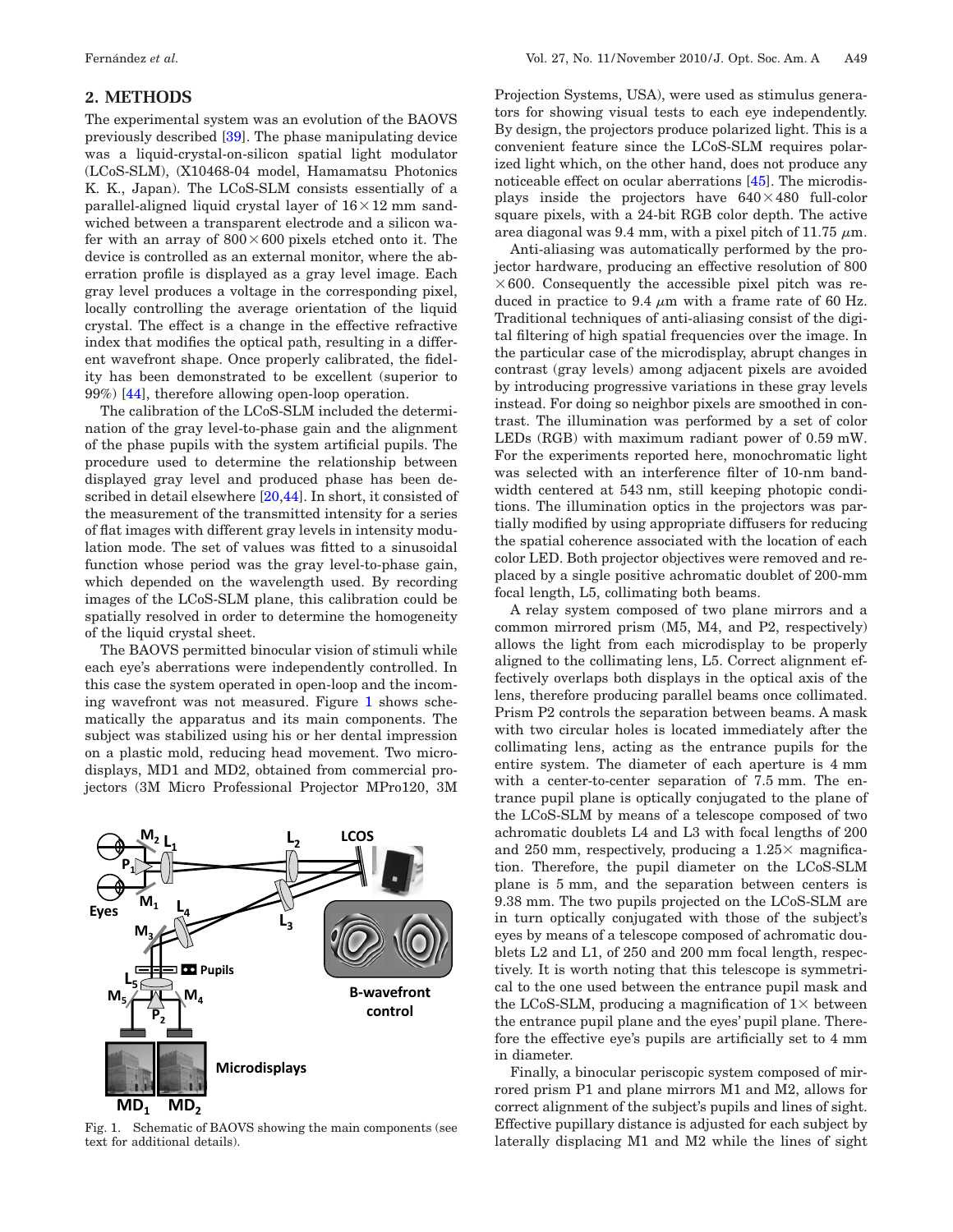are selected by changing the relative tilt of the mirrors, which are housed on kinematic mounts allowing both vertical and horizontal changes. This instrument is more compact than its seminal version [\[39\]](#page-7-0), since it does not incorporate any wavefront sensor, defocus is fully manipulated with the LCoS-SLM, with no need of a Badal optometer, and stimuli are presented with a pair of internal microdisplays, allowing stereopsis.

A key factor of the apparatus is correct alignment of pupils, so that phase modification can be exactly accomplished at the entrance pupils of the entire system. In order to align the phase generation pupils with the artificial pupils, we image the LCoS-SLM plane in intensity modulation mode when displaying arbitrary amounts of spherical aberration for each eye. This has the effect of producing a set of concentric rings (Fig. [2\)](#page-2-0) that are easily aligned to the artificial pupils with the aid of the control software. In the right column of Fig. [2](#page-2-0) two pictures of the surface of the correcting device were taken. The two holes on the entrance pupil mask can be seen. The intensity pattern produced by the programmed spherical aberration on the LCoS-SLM appears vignetted in the bottom panel. The left column shows the actual phase profile images sent to the LCoS-SLM. The dashed circle indicates the position of the apertures from the mask. The positions of the displayed aberrations are then changed, together with the diameter if required, until they match the entrance pupils (top panels).

The screen of the LCoS modulator displays the two pupils whose aberrations are to be manipulated at the same time. Essentially, the operation consists in the generation of a single image, where two separate pupils are plotted simultaneously. Each of the pupils corresponds to one of the subject's eyes. The software described in the following incorporates several features allowing the independent manipulation of aberrations on each pupil. The custom software package to control the BAOVS was programmed in Matlab (Mathworks, Natick, MA, USA). The LCoS-SLM control module is able to display two independent aberration patterns, one for each entrance pupil. The pupil size and position of each pattern can be independently adjusted through a user-friendly graphic-user-interface

<span id="page-2-0"></span>

Fig. 2. Alignment procedure of phase pupils to entrance pupils of the apparatus.

(GUI), which also allows introduction of system parameters such as LCoS-SLM spatial resolution, gray level-tophase gain, wavelength, or SLM-to-eye magnification. Each aberration pattern can be downloaded from image files containing any specific aberration profiles or can be generated from two separate lists of Zernike coefficients. Each list can be downloaded or manually entered. Alternatively, the GUI allows step-by-step changes of one Zernike coefficient at a time, either monocularly or binocularly. The Zernike coefficient to be varied and the step size in micrometers can be selected manually. A special case is that of defocus: a particular block of the GUI is devoted to defocus control in diopters, which are translated into micrometers by using the SLM-to-eye magnification. The defocus value for each eye can be manually set or step-by-step controlled (either for each eye independently or for both eyes simultaneously). Another feature of the software module is the ability to construct a stack of images corresponding to different binocular aberration configurations and to easily switch among them with a set of buttons in the GUI.

A separate package was developed to present the subject with stimuli for stereo-acuity estimation. These stimuli can consist of a three-needle test or random-dot stereograms. In the case of the three-needle test, the distance between the extreme needles and the disparity between eyes for the central rod, both in pixels, can be selected and consequently generated. In the case of randomdot stereograms, the series of images with a differently displaced random-dot square on top of a fixed background were pre-loaded and displayed as necessary. The operator either manually selects a disparity condition or programs a sequence with a number of iterations for different disparities centered on different positions that are presented in random order.

Two normal subjects, JOS (34 years old) and PED (42 years old), had their stereo-acuity tested in the BAOVS for a number of binocular aberration combinations under natural viewing conditions, i.e., with normal accommodation and natural pupil.

#### **3. RESULTS**

The apparatus was first tested for compensating refraction errors from normal eyes. In this mode, the BAOVS simply operated as an advanced electro-optical phoropter, with no mechanical or moving parts. Defocus and astigmatism were corrected via software, inducing controlled amounts on each pupil on the LCoS. For performing such operation, natural scenes or standard acuity charts could be presented to the subjects on both microdisplays. The standard procedure was changing defocus and astigmatism until the subject perceived a sharp image of the test. The operation was first performed for each eye, and then refined with binocular vision.

For testing the capability of the instrument producing three-dimensional stimuli, the three-needle test was programmed. In this classic stereoscopic test three wires are presented. The two outer wires are fixed in a plane, while the central is displaced back and forth. The change in position produces an effective change in disparity at the retinal level translated into a perception of depth. Com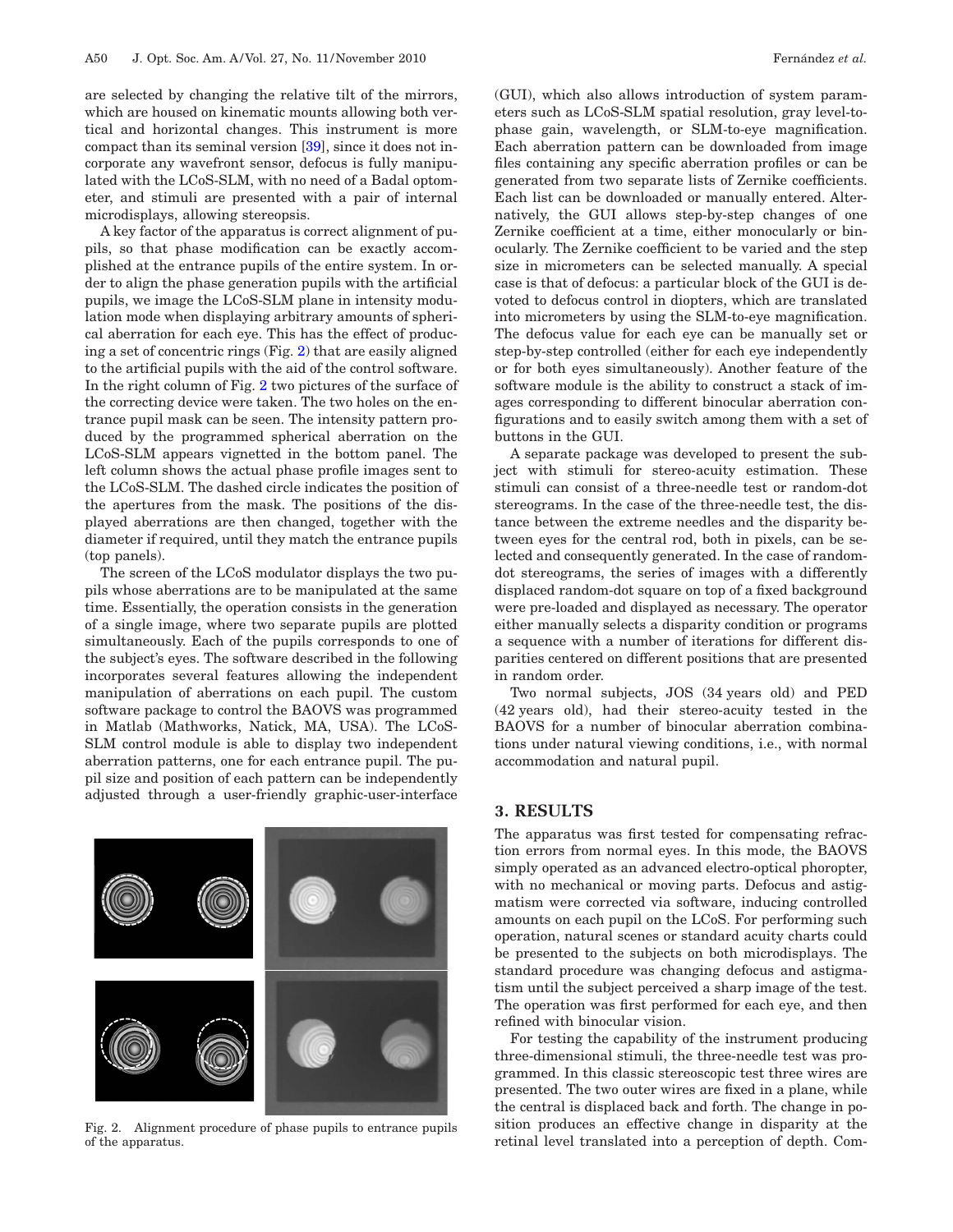putationally, this can be emulated by laterally displacing the central wire by a different amount on each microdisplay. The height and average separation of the wires were 16 min of arc. Maximum contrast was kept in the experiment. Subjects performed a two forced-choice test indicating whether the central rod was perceived in front of or behind the companion rods.

The results for subject JOS are presented in Fig. [3,](#page-3-0) where the corresponding psychometric function fitting is shown. The far response rate has been presented as a function of the retinal disparity. The experimental points were obtained from 12 measurements for each disparity condition, divided into 3 runs to reduce the subject's fatigue. For each run, every disparity was presented 4 times in random order, so that the subject was not aware of the condition being presented. Error bars correspond to standard error. Points with no bars mean the subject selected the same answer in all cases. Once averaged, the points were fitted to a sigmoid function, presented in the figure as a solid curve. The stereo-acuity was estimated as the range between the point of subjective equality and that with a 25% far disparity rate, using the semiinterquartile range. The point of subjective equality corresponds to 50% of far responses, indicating the subject was unable to correctly assess the position of the central wire. The stereo-acuity threshold obtained with this procedure was 58 sec.

Random-dot stereograms (RDSs), were programmed for further testing the performance of the system as a 3-D visual simulator. Pairs of images were presented to the subject through the BAOVS by using both displays simultaneously. RDSs have the advantage of providing pure stereopsis based solely on retinal disparity, since monocular vision of each stereogram produces no clue for depth. The stereogram was a central square subtending 16.6 min, which appeared in front of or behind a background. Disparity values were generated by displacing the central square in one of the images, in the other image in the reverse direction, or in both images in opposing directions. Therefore, for each disparity value three conditions were shown, corresponding to disparity generated in one eye only, in the contralateral eye only, or in both eyes simultaneously. The induction of disparity in a single eye, or in general asymmetrically instead inducing equal value in both eyes, might cause for large values the side

<span id="page-3-0"></span>

Fig. 3. Stereo-acuity obtained by the three-needle test with best refraction correction in subject JOS. Solid curve is a fitted sigmoid function.

effect of asymmetric contours in the detail shown in front of or behind the background. It produces the sensation of a ramp in one side, instead of a discontinuous step in depth. In our case, the relatively small disparities programmed caused the subjects to be unable to distinguish among the three different disparity conditions, as reported in preliminary measurements. Note that an effective pixel subtends 9.96 sec of arc. Therefore, for an observer with decimal spatial visual acuity of 1 (20/20), the minimum detectable displacement would be around 6 pixels. The set of stereograms were presented in random order across disparity values and conditions. In some cases, an extra run was performed, producing a total of 6 responses for each disparity value.

Figure [4](#page-3-1) shows the results obtained with RDSs for subject PED when inducing different values of pure defocus on each eye. In all cases, error bars correspond to standard error. A sigmoid function was fitted to the experimental data for further objective comparison across results. On each plot a representation of the aberrations induced by the LCoS over the two pupils is also included. The top-left panel presents the stereo-acuity obtained for full refraction correction. In this case, the semiinterquartile range yields a stereo-acuity estimate of 4 sec. When introducing equal defocus on both eyes, 1 D on a 4 mm pupil (bottom-left panel), the estimated acuity slightly degraded to 6 sec. Finally, when 1D of defocus was induced exclusively on the right eye simulating anisometropia, the stereo-acuity further degraded to 8 sec. Defocus in all cases was shifted toward the hyperopic direction, placing the image behind the observer's retina, therefore preventing accommodation to compensate for the blur. The bottom-right panel shows the psychometric curves for all three tested conditions for comparison purposes. The addition of defocus caused not only an increase in the value of stereo-acuity, graphically decreasing the slope of the sigmoid, but also a change in the point of subjective equality.

The capabilities of the BAOVS to test more complex refractive conditions were further explored using RDSs to estimate stereo-acuity in the presence of high-order aberrations for subject JOS. The aberration selected for illustrating the system's performance was trefoil. Following

<span id="page-3-1"></span>

Fig. 4. (Color online) Stereo-acuity obtained by using randomdot test in different defocus conditions: best refraction correction (top-left), adding 1D bilateral (bottom-left), and 1D unilateral in right eye (top-right). Corresponding fitting curves are also shown (bottom—right).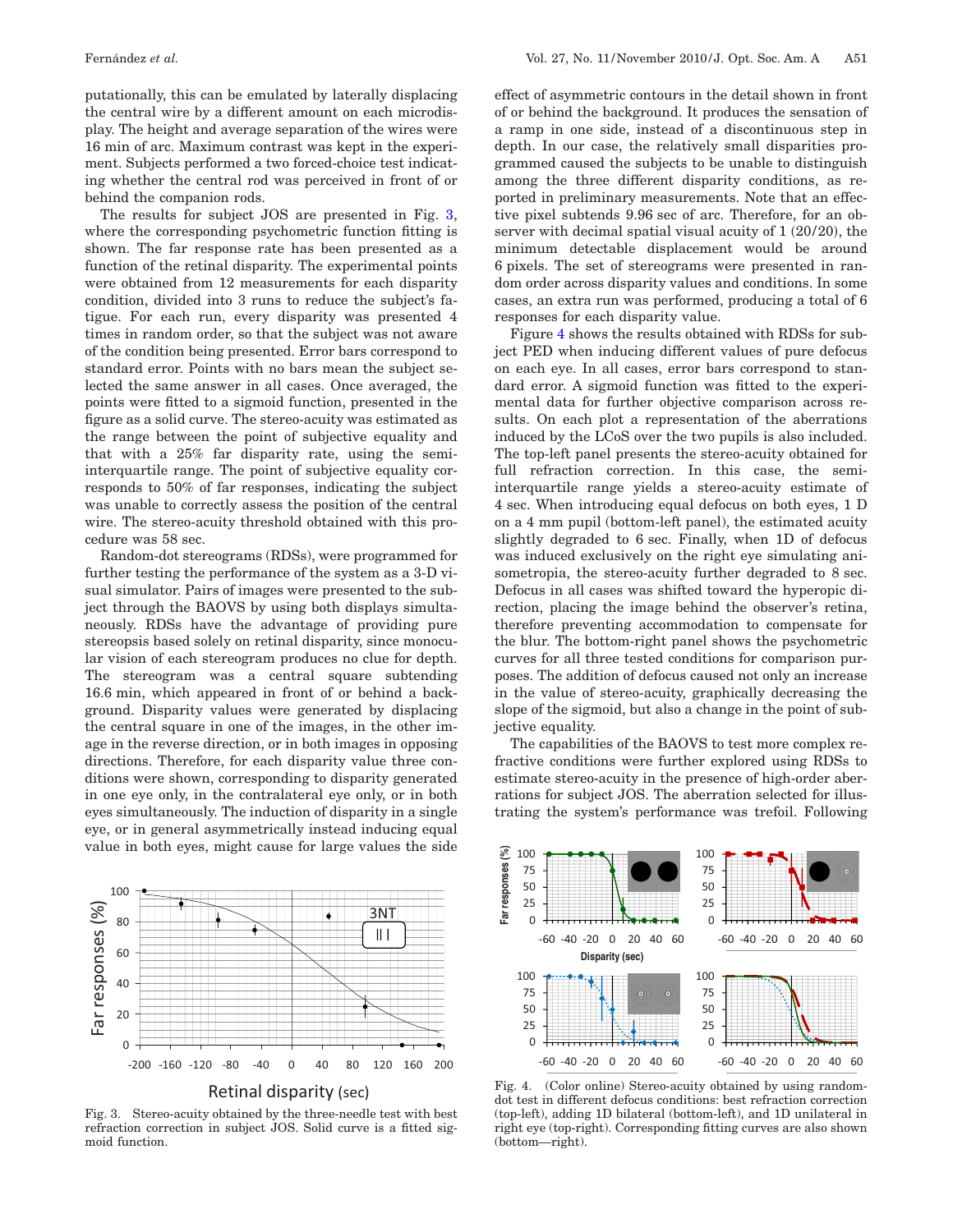<span id="page-4-0"></span>

Fig. 5. (Color online) Stereo-acuity obtained by using randomdot test with induced trefoil  $(1 \mu m)$ : best refraction correction (top-left), adding trefoil bilateral (bottom-left), and trefoil unilateral in right eye (top-right). Corresponding fitting curves are also shown (bottom-right).

the protocol previously described, stereo-acuity estimates were obtained from psychometric functions fitted to the experimental data. Figure [5](#page-4-0) depicts the results in this case. The plot in the top-left panel shows results when low-order aberrations, defocus and astigmatism, were corrected (stereo-acuity was 4 sec). The bottom-left panel shows results for the bilateral addition of 1  $\mu$ m pure trefoil that increased stereo-acuity to 18 sec. Finally, the topright panel shows results obtained when 1  $\mu$ m of trefoil was unilaterally induced in the right eye. Stereo-acuity was in this case 13 sec. Again, in the bottom-left panel we present the three sigmoid functions obtained by fitting. The point of subjective equality in this case experienced a large 14 sec shift in the binocular induction of trefoil as compared to the other two situations.

## **4. DISCUSSION**

The BAOVS described here can be operated open-loop as an AO phoropter. Standard refraction, as performed routinely in the clinic with subjects looking at a visual test through different lenses for correcting defocus and astigmatism, can be emulated. However, AO visual simulation offers several advantages; the amount of introduced defocus and astigmatism does not need to be constrained to a discrete set of values, since the LCoS can generate virtually any value over a wide range. That can potentially provide higher accuracy for refraction correction. Another advantage appears from the fact that any aberration, not only low-order terms, can be generated. Therefore the quest for the best correction needs no longer to be restricted to defocus and astigmatism, but other terms, e.g., spherical aberration, can be introduced for subsequent incorporation in a customized optical or surgical correction.

Nowadays both ophthalmic optics and surgery have the potential to produce customized aberration profiles. Additionally, the BAOVS could be used as a demonstrator to show the potential effect of a particular correction in a subject's eye. This use can be of particular interest in refractive surgery, where the instrument provides a method for non-invasively testing the potential outcome of the procedure before the subject actually undergoes surgery. Also in the case of intraocular lens implantation, the potential benefit of a lens incorporating high-order aberration profiles or diffractive features could be tested in advance and in real time to help in the decision-making process. Additionally, the advantages of binocular advanced refraction could be tested with this system.

From a more technical point of view, the use of a dental impression for stabilizing the subjects and reducing movements mainly avoids possible vigneting arising as a consequence of mismatch between subject's pupils and the artificial apertures drilled on the mask. This is important when both pupils are of similar diameter. In the case of asymmetric sizes, when the diameter of the holes on the mask is smaller than subject's pupils, centering is not so critical, and a regular chin rest could be used instead with similar performance, which is more reasonable for its practical use in the clinics. Future instruments to be used routinely in the clinic could solve this issue by incorporating an eye-tracker module.

The possibility of presenting stereo images in the instrument, producing true 3D perception of the scene, might open the door to an advanced method for finding the best refractive correction based not just on spatial acuity or contrast sensitivity. Stereopsis could be incorporated in the procedure, allowing subjects to perceive the impact of aberration correction or modification in their three-dimensional vision. This could be presented, for example, to presbyopic patients proposed to undergo a monovision-type treatment, so that the potential impairment in their three-dimensional perception could be assessed. Another potential application would be finding optimal solutions for subjects requiring special needs of stereopsis, such as for those involved in fine or precision manual tasks [\[46](#page-7-7)[,47\]](#page-7-8).

The separation of the wires in the three-needle test was set to 16 min in the experiment. The magnitude of the distance across wires as well as their apparent size seems to have an impact in the stereo-acuity estimates [\[48\]](#page-7-9). It is possible that better acuity values could be obtained by using smaller angles. The value obtained for subject JOS, 58 sec, (Fig. [3\)](#page-3-0) is relatively large compared to those reported for well-trained subjects, who could reach stereoacuity values below 10 sec. In addition, the point of subjective equality presented a slight bias, or constant error, which could indicate the presence of micro-strabismus. It is also worth noting that the change in disparity artificially introduced in the displays can be appreciated monocularly by blinking the eyes alternatively. Aware of this issue, subject JOS carefully avoided this monocular clue in our measurements. In order to truly circumvent this potential problem, the introduction of a change in relative position of the central wire has been proposed, so that depth information becomes unpredictable from monocular clues even for trained subjects [\[49\]](#page-7-10). This strategy could be easily incorporated in the software package for a future version of the test.

Psychometric functions essentially show probability; consequently they must be understood in the context of statistics. From this perspective, the appearance of a point manifestly out of the general trend, as occurs in Fig. [3,](#page-3-0) could be just an artifact due to the limited number of trials that subjects perform during the measurements. The zone where the point is located is near the 50% of far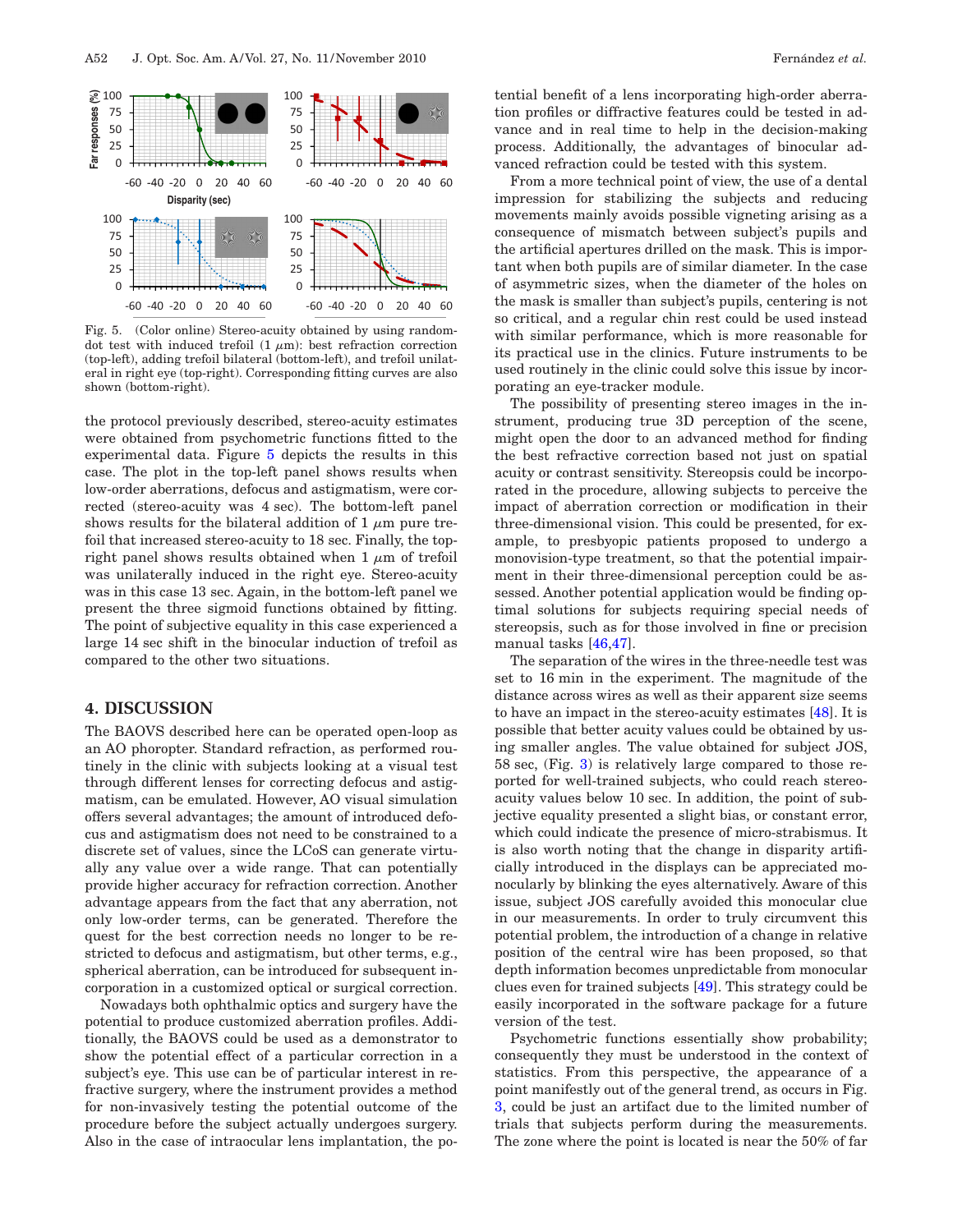responses, indicating that the subject is expected to fail and succeed equal numbers of runs, so he/she must be essentially unable to discern the right answer. Therefore, with a limited number of trials, it might happen that by chance the subject either fails or succeeds more than would be statistically expected.

The change in stereo-acuity with defocus has been measured by a variety of tests. In some previous work, stereoacuity degradation was found proportional to the magnitude of defocus [\[50–](#page-7-11)[52\]](#page-7-12), with unilateral defocus producing worse stereo-acuity than binocular defocus [\[53](#page-7-13)[–55\]](#page-7-14). Our results for subject PED with different defocus conditions, although obtained from a single subject and not intended for general conclusions, show a trend similar to these previous studies. However, global stereopsis, when isolated, could be relatively tolerant of moderate defocus, especially when using RDSs. In the existing literature some cases have been reported of large tolerance of defocus, even to values as high as  $2D$  [\[56\]](#page-7-15). Degradation associated with unilateral defocus dramatically increases as blur reaches the foveal suppression limit, normally established around  $2 D [57]$  $2 D [57]$ . The subject reported a subjective impression of adaptation and learning during the test. Further studies could characterize possible adaptation effects, if any, that could improve stereoacuity.

Values of stereoacuity for subject JOS are relatively different for global and local stereopsis. In the case of local steroacuity, corresponding to the three-needle test, the subject obtained 58 sec. In contrast, global steroacuity tested with RDSs was as low as 4 sec. Several factors could account for such a difference in values. First, global and local stereopsis are different processes, although they are based on retinal disparity. Another factor which could potentially affect the results was training. The threeneedle test was performed before the RDS test, and the subject experienced a significant training during the preparation of the experimental setup and the design of the protocol. Starting from a naïve level regarding RDSs, the subject achieved a notable ability to perceive depth from stereograms even with short exposure times. Future studies might include untrained subjects and/or devise protocols for exploring the learning process in the presence of aberrations.

Regarding the induction of trefoil, to the best of our knowledge, no other measurements are available in the literature of stereo-acuity in the presence of controlled amounts of higher-order aberrations. The results obtained in a single subject cannot be used to extract general conclusions, and they are intended only to illustrate the potential of the instrument and technique presented in this work. This approach can be used in future experiments exploring the interaction between aberrations and stereopsis.

An important point that should be noted here is that the aberrations introduced with the binocular visual simulator might interact with those naturally present in the observer's eye. This fact might have an impact in certain cases and should be taken into account when interpreting results. This could be particularly important when small amounts of aberrations are to be programmed, since the values present in the eye could even change the final sign of the term. The incorporation of a

binocular wavefront sensor would provide real-time information about the aberration profile actually affecting vision. In that case, the combination of aberrations from the eyes and those programmed into the system could be fully controlled. This could be of interest for certain experiments where the impact of isolated aberrations, for instance, is to be studied. In the current version, the system adds aberrations to the patient's own. This open-loop approach significantly simplifies the apparatus, and it provides useful information in most of the real-life situations that one can simulate with the system.

The aberrations generated in the experiment were well in the range of production of the LCoS. These ranges of generation of Zernike polynomials in vision applications have been characterized elsewhere [\[44\]](#page-7-5). In practice, from this previous study [\[44\]](#page-7-5), the correcting device could operate with no diffraction artifacts or ghost images up to  $\pm 2.22 \mu$ m for trefoil, while defocus could be generated up to  $\pm 2.78 \mu$ m. The latter corresponds in our setup to  $\pm 4.8$ D, accounting for the 4 mm entrance pupil diameter. When applying previous results on ranges of Zernike polynomial generation [\[44\]](#page-7-5) to different systems, appropriate scaling must be taken into account for different wavelengths.

## **5. CONCLUSION**

We have presented a binocular adaptive optics (AO) visual simulator capable of studying systematically binocular properties of human vision as a function of the eye's aberrations. To show the potential of the instrument, we have focused our attention on measuring stereo-acuity using two classical tests: the three-needle test and the random-dot stererogram. Each of them is concerned with different capabilities of our vision: local and global stereopsis, respectively. The experiments were intended for showing the capabilities and potential of the new apparatus, rather than for extracting any conclusion about human binocular vision. The system permits the control of the subject's optical aberrations, independently of and still simultaneously with visual testing. The instrument has demonstrated its potential for the study of vision from a basic science perspective, because of its capability for linking the possible impact of optical quality and aberrations on binocular vision. Additionally, its clinical use for practical refraction and visual testing of patients should offer significant advantages as compared to traditional phoropters, since it incorporates not only defocus and astigmatism correction with higher precision but any specific aberration profile the practitioner might test on a patient's vision. LCoS technology is a promising choice for visual oriented applications of AO as a result of its high fidelity and ease of use. In addition, the cost of the technology can experience a notable reduction, making attractive and feasible its incorporation in commercial instruments in the near future.

Much of current optometric practice is based largely on the measurement of traditional spatial acuity, and consequently the correction of aberrations that maximize such visual feature. Moreover, the vast majority of the corrections pertain solely to defocus and astigmatism. Only marginal attention has been paid clinically to binocular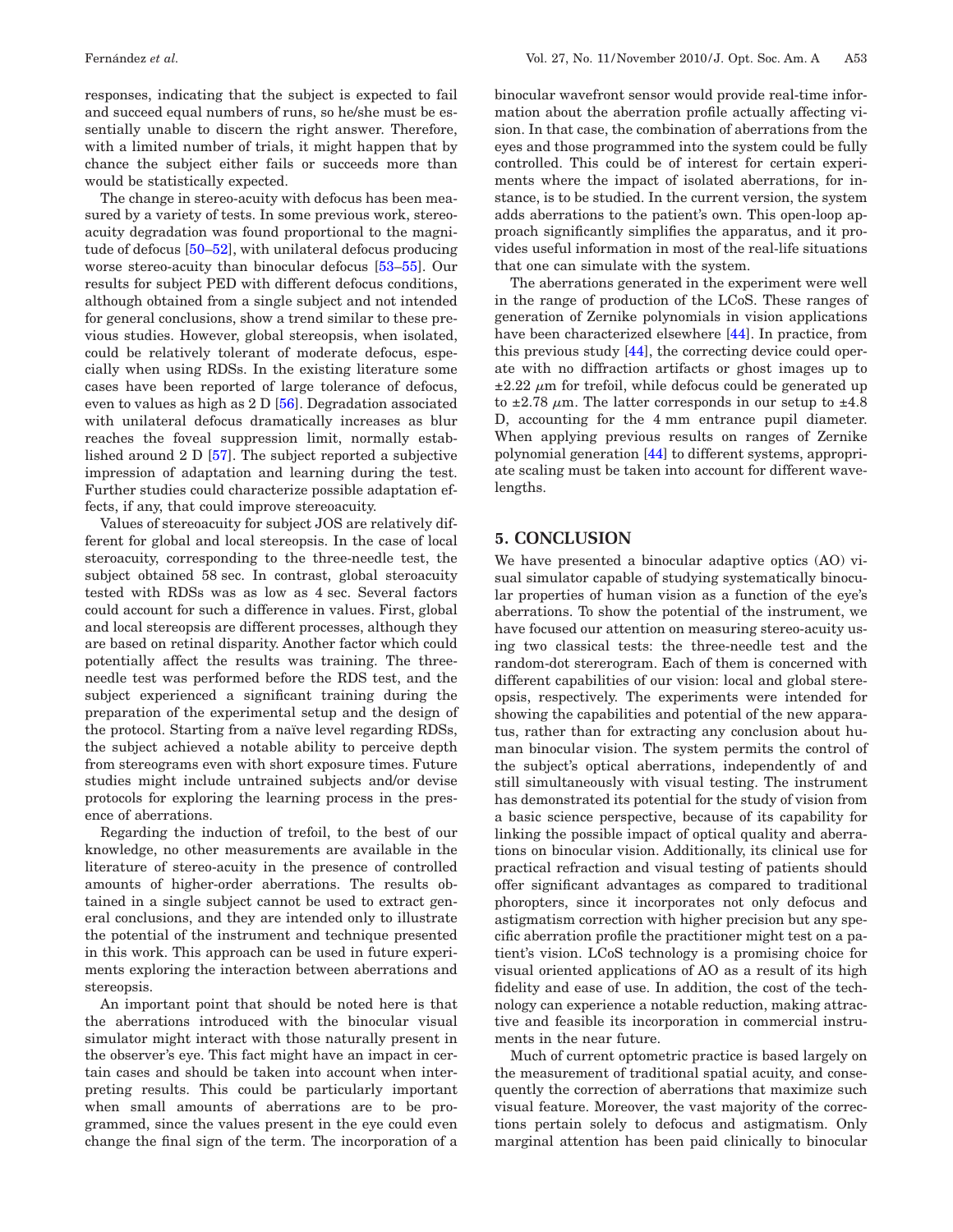characteristics of vision, which might have, however, an impact on the quality of vision of patients. With this instrument, novel protocols could be devised naturally merging both spatial acuity and stereopsis, resulting in more efficient optical correction that might involve other aberrations beyond defocus and astigmatism.

# **ACKNOWLEDGMENTS**

The authors thank Luis Blanco for preparing some of the computer routines employed in the experiments and José Ramón Jiménez for helpful discussions on binocular vision during the preparation of the manuscript. This work has been supported by Ministerio de Educación y Ciencia, Spain (grant FIS2007-64765) and Fundación Séneca, Murcia, Spain (grant 04524/GERM/06).

#### <span id="page-6-0"></span>**REFERENCES**

- 1. P. Artal and R. Navarro, "Monochromatic modulation transfer function of the human eye for different pupil diameters: an analytical expression," J. Opt. Soc. Am. A **11**, 246–249 (1994).
- 2. J. Liang and D. R. Williams, "Aberrations and retinal image quality of the normal human eye," J. Opt. Soc. Am. A **14**, 2873–2883 (1997).
- 3. P. Artal, A. Benito, and J. Tabernero, "The human eye is an example of robust optical design," J. Vision **6**, 1–7 (2006).
- <span id="page-6-1"></span>4. P. Artal and J. Tabernero, "The eye's aplanatic answer," Nat. Photonics **2**, 586–589 (2008).
- <span id="page-6-2"></span>5. J. Liang, B. Grimm, S. Goelz, and J. F. Bille, "Objective measurement of wave aberrations of the human eye with the use of a Hartmann–Shack wavefront sensor," J. Opt. Soc. Am. A **11**, 1949–1957 (1994).
- 6. P. M. Prieto, F. Vargas-Martín, S. Goelz, and P. Artal, "Analysis of the performance of the Hartmann–Shack sensor in the human eye," J. Opt. Soc. Am. A **17**, 1388–1398 (2000).
- 7. H. Hofer, P. Artal, B. Singer, J. L. Aragón, and D. R. Williams, "Dynamics of the eye's wave aberration," J. Opt. Soc. Am. A **18**, 497–506 (2001).
- 8. E. J. Fernández, A. Unterhuber, P. M. Prieto, B. Hermann, W. Drexler, and P. Artal, "Ocular aberrations as a function of wavelength in the near infrared measured with a femtosecond laser," Opt. Express **13**, 400–409 (2005).
- <span id="page-6-3"></span>9. E. J. Fernández and P. Artal, "Ocular aberrations up to the infrared range: from 632.8 to 1070 nm," Opt. Express **16**, 21199–21208 (2008).
- <span id="page-6-4"></span>10. P. Artal, A. Guirao, E. Berrio, and D. R. Williams, "Compensation of corneal aberrations by internal optics in the human eye," J. Vision **1**, 1–8 (2001).
- 11. L. N. Thibos, X. Hong, A. Bradley, and X. Cheng, "Statistical variation of aberration structure and image quality in a normal population of healthy eyes," J. Opt. Soc. Am. A **19**, 2329–2348 (2002).
- 12. M. P. Cagigal, V. F. Canales, J. F. Castejón-Mochón, P. M. Prieto, N. López-Gil, and P. Artal, "Statistical description of the wave front aberration in the human eye," Opt. Lett. **27**, 37–39 (2002).
- 13. Y. K. Nio, N. M. Jansonius, V. Fidler, E. Geraghty, S. Norrby, and A. C. Kooijman, "Spherical and irregular aberrations are important for the optimal performance of the human eye," Ophthalmic Physiol. Opt. **22**, 103–112 (2002).
- <span id="page-6-5"></span>14. J. S. McLellan, P. M. Prieto, S. Marcos, and S. A. Burns, "Effects of interactions among wave aberrations on optical image quality," Vision Res. **46**, 3009–3016 (2006).
- <span id="page-6-6"></span>15. J. Liang, D. R. Williams, and D. T. Miller, "Supernormal vision and high-resolution retinal imaging through adaptive optics," J. Opt. Soc. Am. A **14**, 2884–2892 (1997).
- 16. E. J. Fernández, I. Iglesias, and P. Artal, "Closed-loop adap-

tive optics in the human eye," Opt. Lett. **26**, 746–748  $(2001)$ 

- 17. H. Hofer, L. Chen, G. Y. Yoon, B. Singer, Y. Yamauchi, and D. R. Williams, "Improvement in retinal image quality with dynamic correction of the eye's aberrations," Opt. Express **8**, 631–643 (2001).
- 18. N. Doble, G. Yoon, L. Chen, P. Bierden, B. Singer, S. Olivier, and D. R. Williams, "Use of a microelectromechanical mirror for adaptive optics in the human eye," Opt. Lett. **27**, 1537–1539 (2002).
- 19. E. J. Fernández and P. Artal, "Membrane deformable mirror for adaptive optics: performance limits in visual optics," Opt. Express **11**, 1056–1069 (2003).
- <span id="page-6-16"></span>20. P. M. Prieto, E. J. Fernández, S. Manzanera, and P. Artal, "Adaptive optics with a programmable phase modulator: applications in the human eye," Opt. Express **12**, 4059– 4071 (2004).
- 21. E. Dalimier and C. Dainty, "Comparative analysis of deformable mirrors for ocular adaptive optics," Opt. Express **13**, 4275–4285 (2005).
- 22. D. Miller, L. Thibos, and X. Hong, "Requirements for segmented correctors for diffraction-limited performance in the human eye," Opt. Express **13**, 275–289 (2005).
- 23. E. J. Fernández, L. Vabre, B. Hermann, A. Unterhuber, B. Povazay, and W. Drexler, "Adaptive optics with a magnetic deformable mirror: applications in the human eye," Opt. Express **14**, 8900–8917 (2006).
- <span id="page-6-7"></span>24. W. Zou, X. Qi, and S. A. Burns, "Wavefront-aberration sorting and correction for a dual-deformable-mirror adaptiveoptics system," Opt. Lett. **33**, 2602–2604 (2008).
- <span id="page-6-8"></span>25. E. J. Fernández, S. Manzanera, P. Piers, and P. Artal, "Adaptive optics visual simulator," J. Refract. Surg. **18**, 634–638 (2002).
- 26. P. Piers, E. J. Fernández, S. Manzanera, S. Norrby, and P. Artal, "Adaptive optics simulation of intraocular lenses with modified spherical aberration," Invest. Ophthalmol. Visual Sci. **45**, 4601–4610 (2004).
- 27. S. Manzanera, P. M. Prieto, D. B. Ayala, J. M. Lindacher, and P. Artal, "Liquid crystal Adaptive Optics Visual Simulator: Application to testing and design of ophthalmic optical elements," Opt. Express **15**, 16177–16188 (2007).
- <span id="page-6-9"></span>28. C. Cánovas, P. M. Prieto, S. Manzanera, A. Mira, and P. Artal, "Hybrid adaptive-optics visual simulator," Opt. Lett. **35**, 196–198 (2010).
- <span id="page-6-10"></span>29. P. Artal, L. Chen, E. J. Fernández, B. Singer, S. Manzanera, and D. R. Williams, "Neural compensation for the eye's optical aberrations," J. Vision **4**, 281–287 (2004).
- 30. E. J. Fernández and P. Artal, "Study on the effects of monochromatic aberrations in the accommodation response by using adaptive optics," J. Opt. Soc. Am. A **22**, 1732–1738 (2005).
- 31. P. A. Piers, S. Manzanera, P. M. Prieto, N. Gorceix, and P. Artal, "Use of adaptive optics to determine the optimal ocular spherical aberration," J. Cataract Refractive Surg. **33**, 1721–1726 (2007).
- 32. L. Lundström, S. Manzanera, P. M. Prieto, D. B. Ayala, N. Gorceix, J. Gustafsson, P. Unsbo, and P. Artal, "Effect of optical correction and remaining aberrations on peripheral resolution acuity in the human eye," Opt. Express **15**, 12654–12661 (2007).
- <span id="page-6-11"></span>33. P. Artal, S. Manzanera, P. Piers, and H. Weeber, "Visual effect of the combined correction of spherical and longitudinal chromatic aberrations," Opt. Express **18**, 1637–1648 (2010).
- <span id="page-6-12"></span>34. B. Julesz, *Foundations of Ciclopean Perception* (Univ. of Chicago Press, 1971).
- 35. R. W. Reading, *Binocular Vision: Foundations and Applications* (Butterworths, 1983).
- <span id="page-6-13"></span>36. I. P. Howard and B. J. Rogers, *Binocular Vision and Stereopsis* (Oxford Psychology Series No. 29, Oxford Univ. Press, 1995).
- <span id="page-6-14"></span>37. K. M. Hampson, S. S. Chin, and E. A. H. Mallen, "Binocular Shack–Hartmann sensor for the human eye," J. Mod. Opt. **55**, 703–716 (2008).
- <span id="page-6-15"></span>38. M. Kobayashi, N. Nakazawa, T. Yamaguchi, T. Otaki, Y. Hirohara, and T. Mihashi, "Binocular open-view Shack– Hartmann wavefront sensor with consecutive measure-